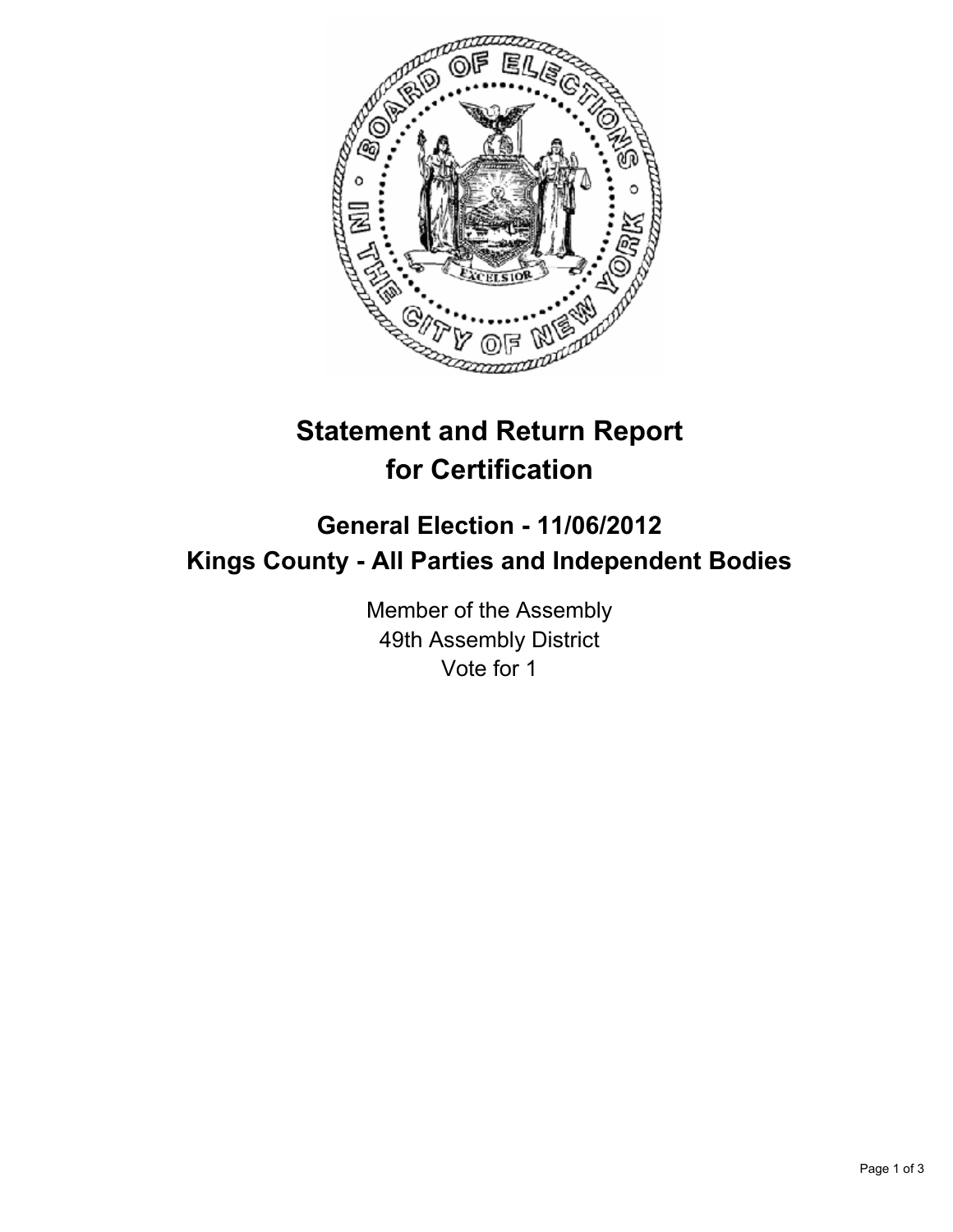

## **Assembly District 49**

| <b>PUBLIC COUNTER</b>                                    | 15,514 |
|----------------------------------------------------------|--------|
| <b>EMERGENCY</b>                                         | 4      |
| <b>ABSENTEE/MILITARY</b>                                 | 395    |
| <b>FEDERAL</b>                                           | 104    |
| <b>SPECIAL PRESIDENTIAL</b>                              | 0      |
| <b>AFFIDAVIT</b>                                         | 1,551  |
| <b>Total Ballots</b>                                     | 17,568 |
| Less - Inapplicable Federal/Special Presidential Ballots | (104)  |
| <b>Total Applicable Ballots</b>                          | 17,464 |
| PETER J. ABBATE JR. (DEMOCRATIC)                         | 10,980 |
| VINCENT KATINAS (CONSERVATIVE)                           | 1,429  |
| PETER J. ABBATE JR. (WORKING FAMILIES)                   | 759    |
| PETER J. ABBATE JR. (INDEPENDENCE)                       | 369    |
| INCRETTA REGINA POTTER (WRITE-IN)                        | 1      |
| STEPHEN GIORDANO (WRITE-IN)                              | 1      |
| UNATTRIBUTABLE WRITE-IN (WRITE-IN)                       | 12     |
| <b>VULLNET VELIV (WRITE-IN)</b>                          | 1      |
| <b>Total Votes</b>                                       | 13,552 |
| Unrecorded                                               | 3,912  |